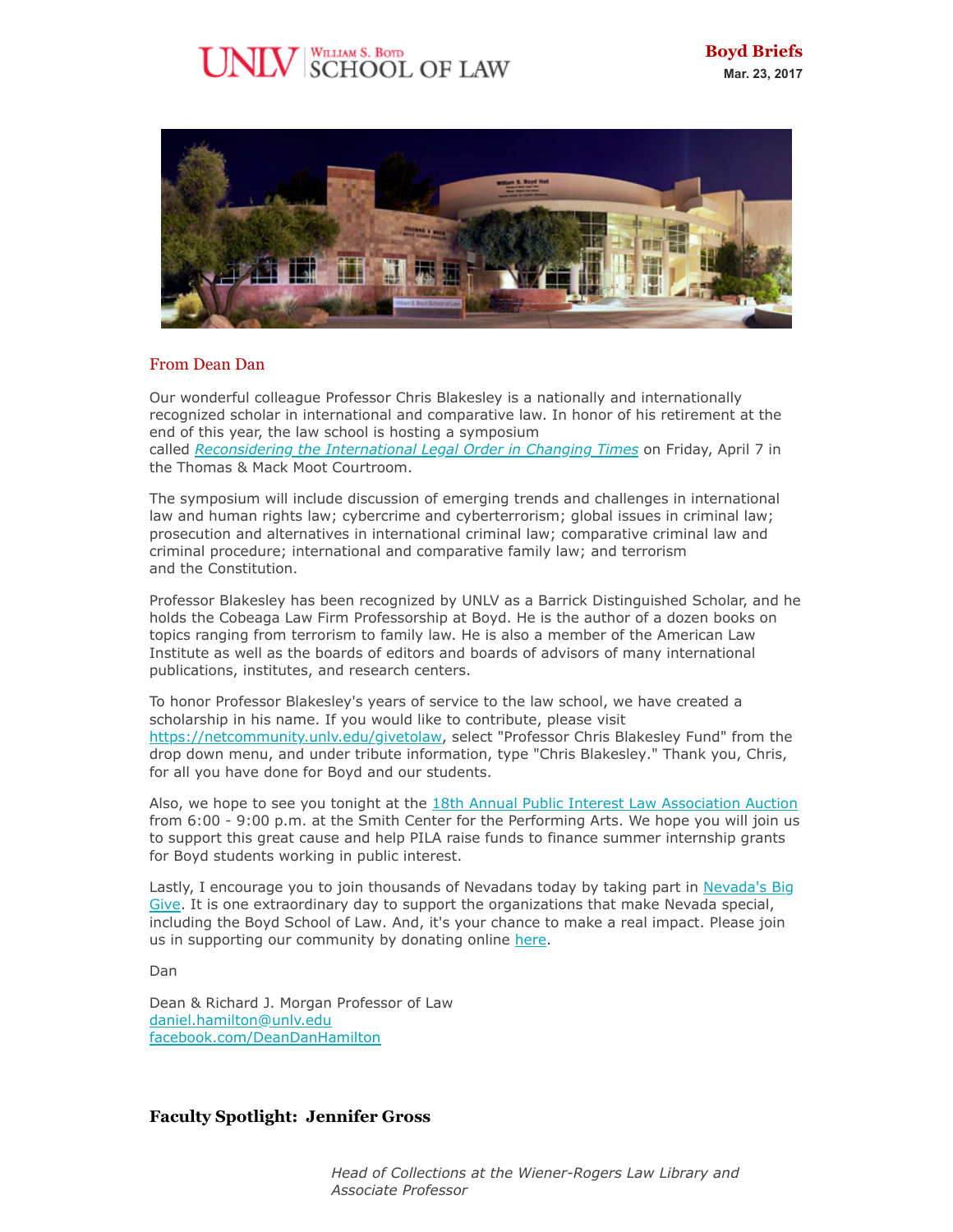

#### **What's the most important thing you are working on right now?**

My primary responsibilities focus on my role as Head of Collections for the library and my work in providing research support to other faculty members. On the research side, I am currently working with Professors Rapaport, Sternlight, and Griffin. These projects range from researching promotion and tenure guidelines at other universities to collecting resources on attorneys and jurists and materials that address doctor-patient communications.

Undertaking substantive research for law faculty involves both being able to track down hard-to-find materials and intuit what

materials will be most useful for the faculty member; faculty themselves are often trying to determine what's out there before narrowing the scope of the subject on which they will write. In addition, keeping track of three different projects simultaneously can be challenging.

One of my favorite duties as Head of Collections is reviewing new books that are available and selecting those that the library will purchase – basically, I get to spend a lot of time shopping (for books, but it's still shopping). Because the library's collections support the research and teaching at Boyd, I have to know what topics our faculty and students are interested in and writing about and what new curricular offerings are in the mix. This means I am always trying to keep tabs on what is going on at the school; it lets me be a bit of a busybody and satisfy my intellectual curiosity at the same time.

# **What is the most significant issue facing your field and how should it be addressed?**

Many in librarianship are currently focused on information literacy. I started in this profession before the internet existed and just as Lexis and Westlaw were becoming widely available. At that time, we were intent on teaching law students how to find enough information and especially how to make sure that the authorities they found were still good law. Now our focus is on how manage too much information, and how to separate the useful sources from the superfluous ones. We are still learning how to effectively teach students to separate relevant and valid information from an overwhelming background of static.

# **Which of your recent books or articles should I read?**

I edited and partially authored a reference book titled *Nevada Legal Research Manual* . I don't believe I would encourage anyone to read it cover to cover. However, if you or anyone you know has a question about Nevada legal research, I would love it if you remembered that there is a book that can answer your question.

# **Student Spotlight: Chelsea Finnegan**



# **Tell us about how you were able to live your dream to be a Nebraska Husker athlete?**

Training was a full-time job in high school, so it was an honor to play for such an accomplished college tennis team. Representing Nebraska on court and in the community was challenging and exciting. And while waking up for 6 a.m. training was not always fun, I made lifelong friends and acquired skills that I transferred to law school, like time management, dedication, and teamwork.

**Last summer you were a legal intern for the United States Army JAG Corps in Virginia. What did that experience teach you?**

Working for the Army was a highlight of my law school career. I drafted appellate briefs and practiced oral arguments for the Army's highest court. The experience taught me a lot about responsibility; they do not take excuses, so there were high expectations of my work product, physical training, and attitude.

# **What's been your proudest accomplishment as a law student at Boyd?**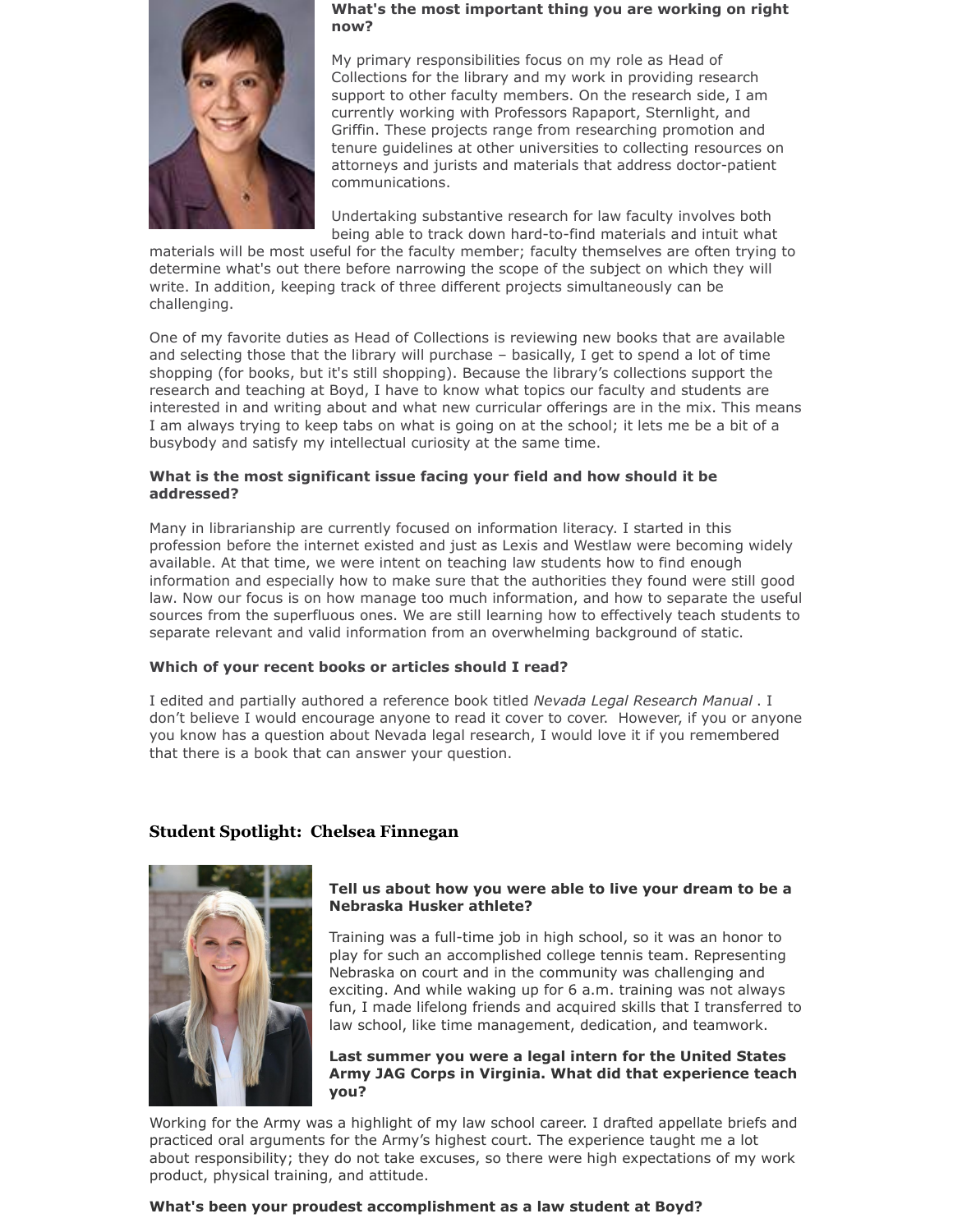My proudest accomplishment is currently happening. As a student attorney for the Family Justice Clinic, it is rewarding to already help people with their legal needs. Tackling my 1L oral argument was also huge for me. Most people don't know I am terrified of public speaking! I'd like to think I have come a long way since then.

## **You graduate in May and take the bar in July. Then what?**

In the fall, I will enter the U.S. Army JAG Corps. After training, I will go to my first assignment which could be anywhere in the world. On my first day of law school, I told my Torts class I wanted to be a JAG, so I am excited for this adventure and very thankful to the law school for helping me achieve my goals.

# **Alumni Spotlight: Trevor Waite '14**



*Associate at Alverson Taylor Mortensen & Sanders, Member of the Alumni Leadership Circle at the Boyd School of Law*

#### **Tell me about your decision to attend Boyd Law.**

My decision to attend Boyd Law was easily made for several reasons. First, I am a Las Vegas native and completed my education from elementary through undergraduate here. Attending Boyd meant that I would complete all my schooling in my hometown, which is something not many people I know can say. Second, in the years leading up to my attendance, Boyd was consistently ranked in the top 100 law schools in the nation. This was extremely important in my decision because it was an indication of the caliber of students attending Boyd,

as well as a reflection on the caliber of professors teaching at Boyd. Finally, when compared with other top 100 law schools, Boyd's tuition was reasonable and (at the time) almost half of what some top 100 law schools cost. Vegas  $+$  Top 100  $+$  Reasonable Tuition = No Brainer!

## **You're a member of the Alumni Leadership Circle. Why do you feel it is important to donate to the law school?**

I have been very blessed in both my education and business endeavors and therefore have always tried to live in accordance with the concept of gratitude and giving back embodied in one of my favorite quotes by Elder Neal A. Maxwell, a prominent figure in the LDS church: "We should certainly count our blessings, but we should also make our blessings count." Donating to the school allows me to give back to the community that has given me so much and is a way for me to help the next generation prepare for their future in the same way I was helped when I attended Boyd.

#### **What's the best business advice you ever received?**

My father, Dan Waite, gave me this advice after swearing me in to the Nevada State Bar: "As an attorney you are endowed with power and trust over the lives and business of your clients. Remember that your most valuable asset is your integrity and if you lose that, you lose everything."

# **Community Member Spotlight: Bo Bernhard**



**meaningful to you.**

*Executive Director of UNLV's International Gaming Institute, Member of the Gaming Law Advisory Board at the Boyd School of Law*

**Tell me about your decision to serve on the Gaming Law Advisory Board and what makes Boyd Law's mission**

I serve as Executive Director of UNLV's International Gaming Institute, and my history here at UNLV dates back twenty years now (longer, if you count summer camps I attended on